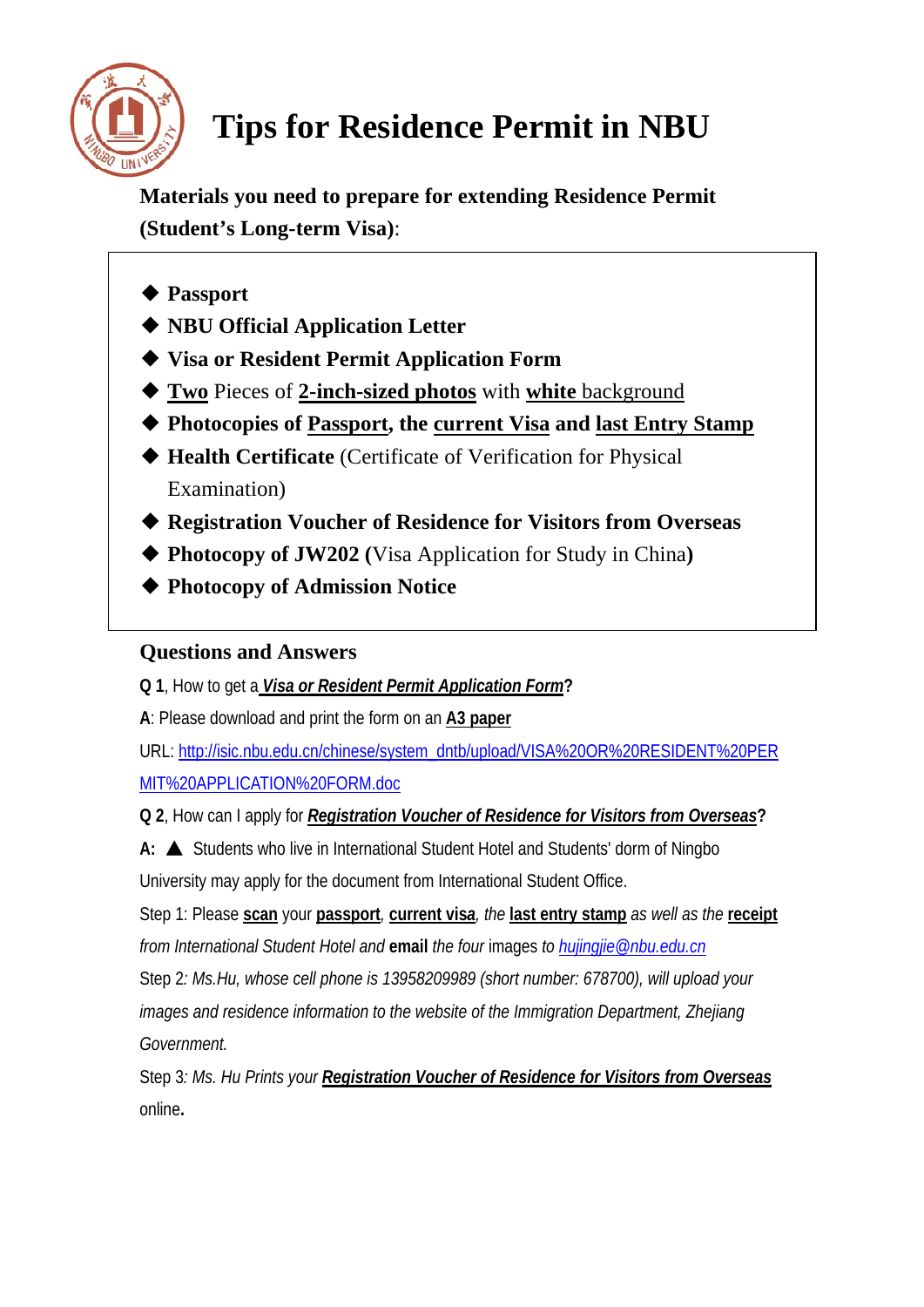▲ *Students who rent apartment elsewhere are expected to go to local Police Station where you live with follow Application documents to apply for Registration Voucher of Residence* 

## *for Visitors from Overseas:*

*(1) Passport and photocopies of Passport, the latest Visa and Entry Stamp;* 

*(2) Lease Contract for your current living house;* 

*(3) Photocopy of Owner's ID card;* 

*(4) Owner's Mobile-phone Number* 

**Q 3**, My current visa is students' Residence Permit, and should I submit Health Certificate

again if I want to renew my students' Residence Permit?

**A:** No, you do not need to submit Health Certificate again.

**Q 4**, Can you provide me some tips for taking physical examination?

**A:** (1) Name of the hospital: **Ningbo International Travel Healthcare Center**

(2) Address of the hospital: 宁波市海曙区柳汀街 336 号宁波国际旅行卫生保健中心

(3) Application documents:

## ◆ *Health Examination Application Form*

 (You can get it after arrive at the center. And you are expected to fill the form with a black ink pen.)

- ◆ Passport and photocopy of Passport
- ◆ Three Pieces of 2-inch-sized photos with white background.
- (4) Remarks:

● If you already did the health examination in your country, you should bring all the original reports and materials to Ningbo International Travel Healthcare Center to verify.

● The health examination will costs RMB465. Make sure you have enough money

● Please don't have breakfast before the health examination.

● There are six or seven examination items. When you take physical examination in the hospital, please make good use of your time and do program one by one. And you have to finish your own health check-up before 11:30 a.m.

**Q 5:** Would you please tell me the address of the Immigration Office?

**A:** In Chinese:

单位名称:宁波市公安局国家高新区出入境接待大厅

**详细地址:** 高新区广贤路 997 号 (高新区行政服务中心南门)

**Q 6:** Can I extend my visa if my JW202 Form (Visa Application for Study in China) expires? **A:** Please check your "duration" on your JW202. You can not renew your visa if JW202 expires.